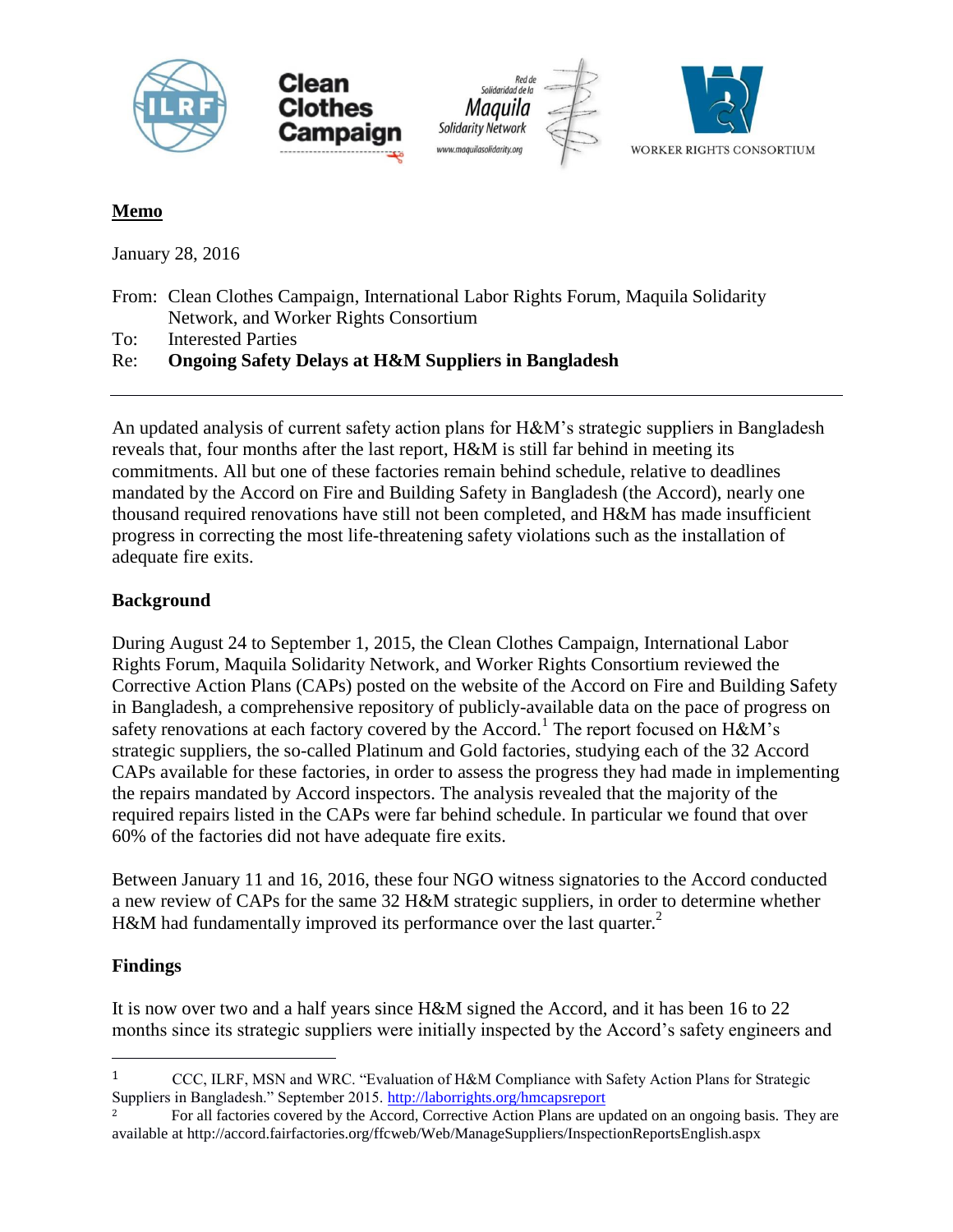directed to undertake essential and urgent safety renovations. The original mandated deadlines for performing repairs were primarily in the range of one month to six months, with very few timelines extending beyond one year. By now, each of these factories should have already completed *all* required renovations, with minimal exceptions.

Our analysis of the updated data for the 32 Platinum and Gold suppliers covered in the previous report showed that, as of January 2016, a total of 992 required structural, fire and electrical renovations have still not been completed, an average of 31 uncompleted safety renovations per factory. This means that H&M's top tier suppliers have failed to complete<sup>3</sup> nearly four in ten of the required renovations (37.2%).

We are particularly concerned by the slow pace of those renovations that are most critical to saving lives in the case of a fire: the removal of sliding doors, collapsible gates and lockable exits, and the installation of fire-rated doors and enclosure of stairwells – all essential measures to ensure workers will not be trapped in a burning building. In 13% of the factories (compared to 16% in September) locks that could prohibit workers from exiting the building during a fire have not yet been removed, despite this constituting a repair that can and should be completed in a matter of days. Thirty-eight percent of the factories (compared to 55% in September) still have not removed the sliding doors and collapsible gates which could severely impede workers' egress in the case of an emergency, an improvement where the original timeline for completion was several weeks, at most. The installation of fire-rated doors and enclosure of stairwells, which generally carry a three-month timeline, is the single most important step a factory can take to ensure safe egress during a fire: literally, a matter of life and death.<sup>4</sup> Alarmingly, as of this month, 55% of H&M's Platinum and Gold factories have failed to complete this renovation (an improvement of only 6% since our prior report).



 $\overline{a}$ 

<sup>3</sup> For purposes of our prior report, and the present assessment, we considered a renovation to be complete if the factory has reported it complete, even if the Accord's independent inspectorate has not yet verified it; thus, this report likely overstates the level of progress at H&M factories.

<sup>&</sup>lt;sup>4</sup> For discussion on why this particular renovation is so important, see our September 2015 report, <http://laborrights.org/hmcapsreport>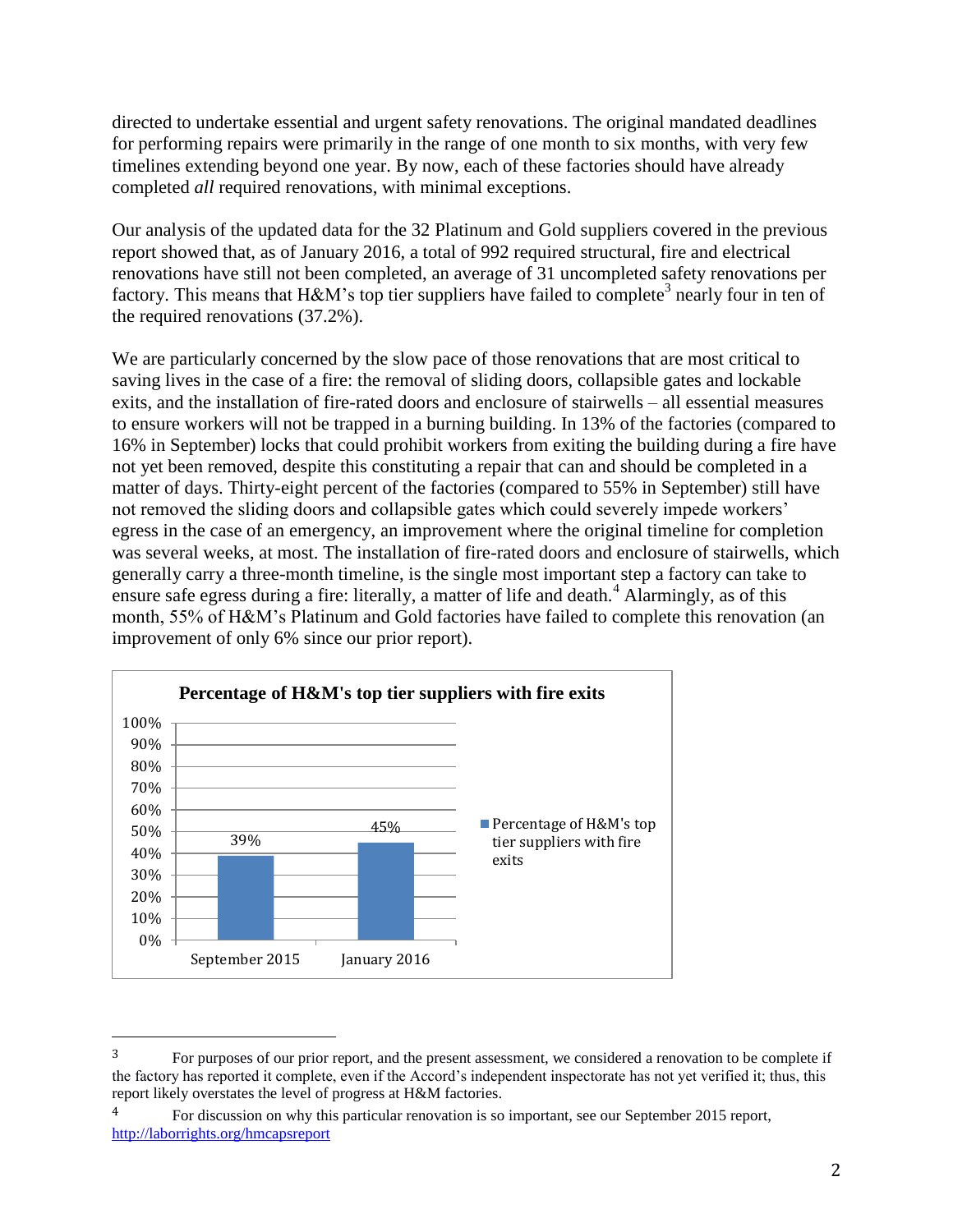Since September there was an increase of 398 items requiring renovations, reflecting new problems identified through follow-up inspections. During these follow-up inspections, many of the lagging factories were granted timeline extensions, beyond the original, expired deadlines, for certain renovations. As a result, the percentage of renovations reported as incomplete and behind schedule is down to 24.5%, from 52% in September. While this reflects actual progress in some cases, unfortunately, in other instances, it was the granting of new deadlines to replace those previously missed, not the completion of renovations, that changed an item to "on schedule."<sup>5</sup>

In October 2015, we raised our concern that one cause of the delays to repairs could be the failure of H&M to adequately assess the financial ability of its suppliers to carry out mandated repairs. We urged H&M to engage in more systematic analysis of the extent to which this presents an issue for each factory and to take the necessary steps to remove this barrier. This is an obligation that the Accord places on signatory brands. We also called on H&M to be more transparent about its financing for repairs, which unfortunately the company has not done. We continue to urge H&M to provide sufficient funding for fire, electrical and structural renovations in an expeditious manner and to publicly report on how much financing the company is providing to its suppliers and in what form.

# **Snapshot of delays across H&M's full supplier list**

Since September, the Accord has improved the amount of information available by publishing an *overall* status designation for every Accord-listed factory.<sup>6</sup> This list shows which factories report the completion of all repairs, which are on schedule to do so, and which are behind schedule. This data enabled us to carry out a basic comparison between the original 32 strategic suppliers and H&M's entire supplier base of 229 factories.

This comparison reveals that whether a factory is an H&M strategic supplier,<sup>7</sup> or a less-preferred supplier,  $\sin^8$  makes little difference to the rate of progress. Of the 229 H&M suppliers in Bangladesh, 205 (89.5%) are reported as being "behind schedule," 10 are "on track" and 14 have no Accord CAP posted online at all. In comparison, of the 32 strategic suppliers, all but one (96.9%) are behind schedule. Why those factories with which H&M works most closely, and over which it has the greatest influence, are performing no better than the rest of its factory base is unclear, but it does not reflect well on H&M's safety efforts.

 $\overline{a}$ 

<sup>5</sup> Based on annotations in the CAPs, it is important to note that the extensions in question are not, in most cases, granted because of legitimate reasons for delay, but simply because the factory's failure to meet the original deadlines made the establishment of new target dates unavoidable.

<sup>6</sup> Se[e http://accord.fairfactories.org/ffcweb/Web/ManageSuppliers/InspectionReportsEnglish.aspx](http://accord.fairfactories.org/ffcweb/Web/ManageSuppliers/InspectionReportsEnglish.aspx)

<sup>7</sup> Rated by H&M as Platinum or Gold.

<sup>8</sup> Receiving a Silver or Other rating by H&M.